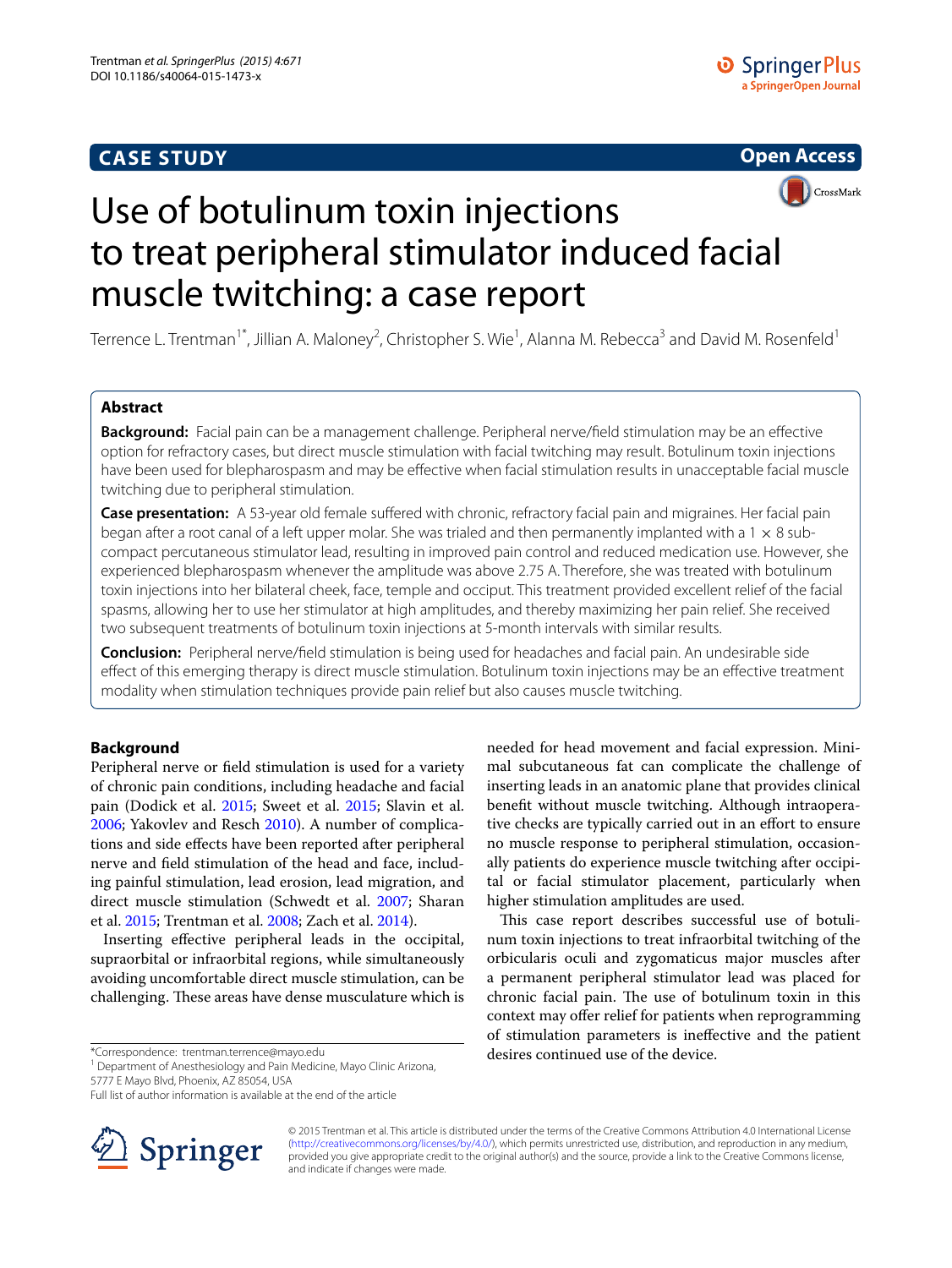### **Case presentation**

A 53-year-old female with a past medical history of chronic odontalgia and facial pain was seen in consultation for consideration of a facial stimulator trial. She also suffered chronic migraine headaches. Her facial pain began approximately 8 years earlier after a root canal of an upper left molar which was reportedly complicated by retention of a metal fragment, trigeminal nerve damage (V2 distribution) and chronic left facial pain. She suffered incapacitating pain refractory to treatment with pregabalin, tramadol, tricyclic antidepressants, clonazepam, carbamazepine, topical lidocaine, methadone, transmucosal fentanyl, sphenopalatine ganglion blocks, transcutaneous electrical nerve stimulation (TENS), acupuncture, psychological approaches to pain, facial muscle steroid injections and radiofrequency ablation of the trigeminal ganglion.

After a successful percutaneous trial of facial stimulation the patient was taken to the operating room for permanent implant. After induction of general anesthesia, a 14-gauge Tuohy needle was inserted subcutaneously through an incision on the left cheek. Under fluoroscopic guidance, a  $1 \times 8$  sub-compact percutaneous lead (Medtronic, Minneapolis, MN, USA) was inserted over the left maxilla, with care to place the distal 2 contact points next to the upper molars. Several adjustments to the lead were necessary before a position was found where no muscle twitching was observed upon testing, even at high amplitude and low frequency stimulation (e.g. 10 A, 2 Hz), see Fig. [1](#page-1-0).

Next, the lead was tunneled from the cheek to a temporal incision, where it was looped and then tunneled via a posterior auricular route to an implantable pulse generator (IPG, RestoreUltra, Medtronic, Minneapolis, MN, USA) in the infraclavicular region. Because of concerns over erosion of bulky commercial anchors, 2-0 silk suture was used to anchor the lead.

On follow-up the patient noted improved pain control and reduced pain medication consumption with her facial stimulator; however, when she increased the amplitude above 2.75, she experienced blepharospasm. After reprogramming failed to remedy this issue she was subsequently treated with freshly prepared botulinum toxin, 100 units/4 ml. This was injected into her bilateral cheeks and face, temple and occiput. The facial injections were based on observed muscle stimulation when the patient adjusted the amplitude of the device. Each facial injection was 0.05 ml which is 1.25 units of botulinum toxin. The temple and occipital regions were treated because of the patient's history of migraine headaches.

This treatment provided excellent relief of the facial spasms, allowing her to use her stimulator at high amplitudes, thereby maximizing her pain relief. She received



<span id="page-1-0"></span>**Fig. 1** Lateral skull film demonstrating the location of the peripheral stimulation lead in relation to the left upper molars

two subsequent treatments of botulinum toxin injections at 5-month intervals with similar results. Her facial twitching began to return after about 3 months, but she chose to wait 2 additional months before returning to clinic.

Unfortunately, the following year the patient developed an infection near the post-auricular lead, and she had previous unrelated methicillin resistant staff aureus (MRSA) infections on the contralateral face. Due to the risk of recurrent MRSA infection combined with a planned instrumented spinal fusion for severe adult onset scoliosis, a decision was made to explant the system to reduce the risk of seeding her spinal hardware. After explantation of her stimulator system, her facial pain returned to baseline. She has been maintained on oral opiates and at last follow-up, she was inquiring about any other pain management options.

### **Discussion**

This case illustrates a unique potential therapy for direct muscle stimulation associated with a peripheral stimulator: intermittent botulinum toxin injections. Although a number of studies discuss botulinum injections for hemifacial spasm, eyelid spasm, Meige Syndrome (oral facial dystonia) and blepharospasm (Ababneh et al. [2014](#page-2-1); Czyz et al. [2013\)](#page-2-2), we are unaware of reports of successful treatment of stimulator related muscle contraction. In the present case, the botulinum toxin allowed efficacious stimulation until the device was removed as a risk reduction measure for other comorbidities.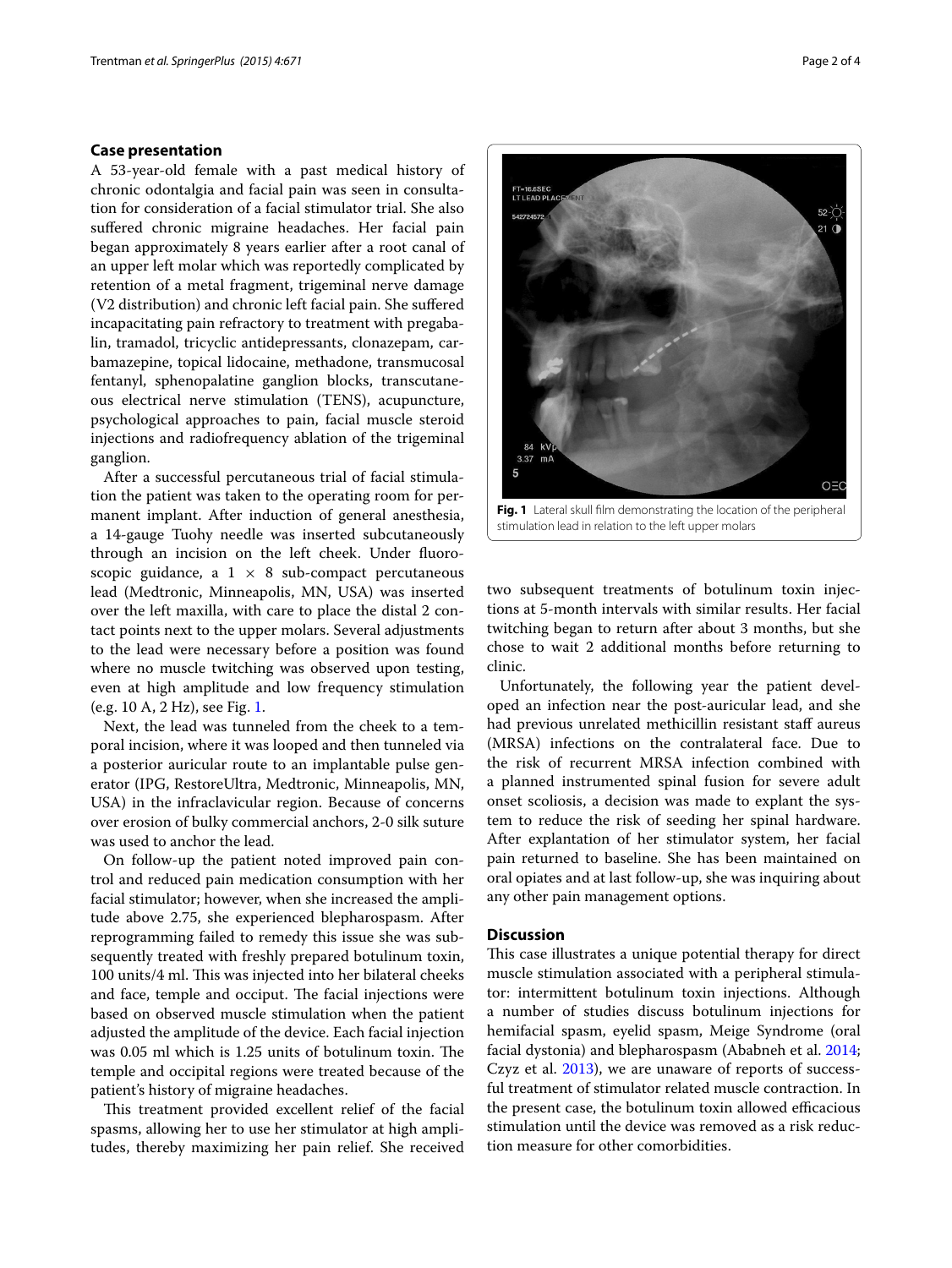Botulinum toxin is produced by Clostridium botulinum and there are several commercially available formulations of the toxin for medical use, e.g. OnabotulinumtoxinA and RimabotulinumtoxinB. The toxin prevents the release of acetylcholine at the neuromuscular junction and thereby inhibits muscular contraction. The Food and Drug Administration (FDA) has approved its use for multiple conditions including the treatment of chronic migraine, cervical dystonia, severe primary axillary hyperhidrosis, glabellar rhytides (skin wrinkling), lateral canthal lines (crow's feet), strabismus, blepharospasm, and hemifacial spasm.

Of particular interest in pain management practice is the recent and evolving use of botulinum toxin for chronic migraine, defined as a headache frequency  $\geq$ 15 days per month for 3 months in the absence of medication overuse. However, chronic migraine must be distinguished from medication overuse headache (Negro et al. [2011\)](#page-3-7). Recent post-marketing data supports the use of OnabotulinumtoxinA for chronic migraine: among 254 adults treated with OnabotulinumtoxinA, the number of headache and migraine days were significantly reduced, and the number of headache free days were increased (Khalil et al.  $2014$ ). In the case presented here, the botulinum toxin may have had a synergistic pain relieving effect when combined with the stimulation, considering botulinum toxin's pain relieving effects as seen in chronic migraine.

Botulinum toxin injection is not without risks and financial considerations. The FDA warns of the risks of injection of botulinum toxin including unexpected muscle weakness, hoarseness, dysarthria, loss of bladder control, respiratory distress, dysphagia, blurred vision, diplopia and ptosis.

Previous studies have discussed complications of head and neck peripheral stimulation (Palmisani et al. [2013](#page-3-9)). Lead migration is a well-known adverse event, in addition to complications like lead erosion, painful stimulation and infection. Hayek et al. discussed muscle spasms from occipital stimulation (Hayek et al. [2009](#page-3-10)). They described placing the leads higher at the nuchal line, rather than at the C1 level which had been previously reported (Weiner and Reed [1999\)](#page-3-11). They found that higher lead placement eliminated neck muscle spasm in 5 patients.

In addition to peripheral stimulation for refractory headaches, a recent prospective, open-label study of cervical spinal cord stimulation (CSCS) in 17 chronic migraine subjects was carried out (Arcioni et al. [2015](#page-2-3)). The authors found that paresthesia free, 10 kHz CSCS provided >30 % reduction in headache days for 50 % of the 14 patients still implanted with a permanent system at 6 months. Among the responders, the average reduction in headache days was 12.9.

Further studies are needed to validate neuromodulation treatments for refractory headaches. An international consensus gave recommendations for further studies of this therapy and suggested that neurostimulation devices should be reserved for refractory patients as part of research or only after controlled studies have shown the treatment to be effective (Martelletti et al. [2013](#page-3-12)).

# **Conclusion**

In facial field stimulation, it may not be possible to avoid some degree of muscle stimulation resulting in undesirable twitching or spasm. In our case, every effort was made to identify and avoid muscle movement during implantation. Postoperatively, the patient suffered significant facial muscle spasm related to stimulator use, but this was successfully treated with botulinum toxin. Further studies are needed to confirm botulinum toxin as a reliable treatment for stimulator induced muscle spasm.

### **Consent**

Written informed consent was obtained from the patient for publication of this Case Report and any accompanying images. A copy of the written consent is available for review by the Editor-in-Chief of this journal.

#### **Authors' contributions**

Conception and design: TLT, JM, CW, AR. Acquisition of data: JM, CW, TLT, AR. Analysis and interpretation of data: all authors. Drafting the manuscript: TLT. Revising it for intellectual content and final approval of completed manuscript: all authors. All authors read and approved the final manuscript.

### **Author details**

<sup>1</sup> Department of Anesthesiology and Pain Medicine, Mayo Clinic Arizona, 5777 E Mayo Blvd, Phoenix, AZ 85054, USA. <sup>2</sup> Valley Pain Consultants, Phoenix, AZ, USA. 3 Department of Plastics and Reconstructive Surgery, Mayo Clinic Arizona, 5777 E Mayo Blvd, Phoenix, AZ 85054, USA.

### **Competing interests**

The authors declare that they have no competing interests.

Received: 29 September 2015 Accepted: 26 October 2015 Published online: 04 November 2015

### **References**

- <span id="page-2-1"></span>Ababneh OH, Cetinkaya A, Kulwin DR (2014) Long-term efficacy and safety of botulinum toxin A injections to treat blepharospasm and hemifacial spasm. Clin Exp Ophthalmol 42(3):254–261. doi[:10.1111/ceo.12165](http://dx.doi.org/10.1111/ceo.12165)
- <span id="page-2-3"></span>Arcioni R, Palmisani S, Mercieri M, Vano V, Tigano S, Smith T, Fiore MR, Al-Kaisy A, Martelletti P (2015) Cervical 10 kHz spinal cord stimulation in the management of chronic, medically refractory migraine: a prospective, open-label, exploratory study. Eur J Pain. doi:[10.1002/ejp.692](http://dx.doi.org/10.1002/ejp.692)
- <span id="page-2-2"></span>Czyz CN, Burns JA, Petrie TP, Watkins JR, Cahill KV, Foster JA (2013) Long-term botulinum toxin treatment of benign essential blepharospasm, hemifacial spasm, and Meige syndrome. Am J Ophthalmol 156(1):173–177.e2. doi:[10.1016/j.ajo.2013.02.001](http://dx.doi.org/10.1016/j.ajo.2013.02.001)
- <span id="page-2-0"></span>Dodick DW, Silberstein SD, Reed KL, Deer TR, Slavin KV, Huh B, Sharan AD, Narouze S, Mogilner AY, Trentman TL, Ordia J, Vaisman J, Goldstein J, Mekhail N (2015) Safety and efficacy of peripheral nerve stimulation of the occipital nerves for the management of chronic migraine: long-term